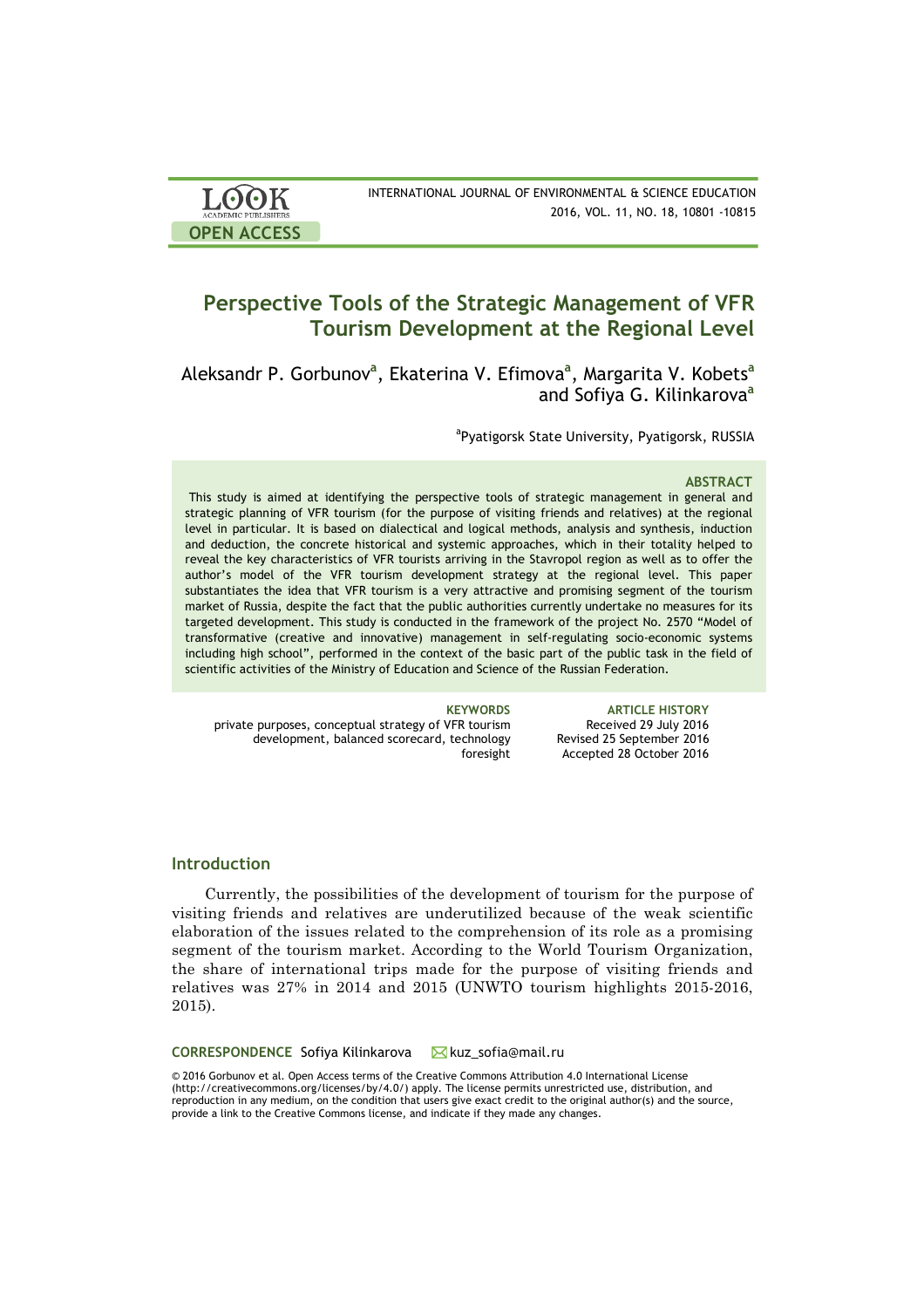Depending on the country and the region, the scope of the VFR tourism market varies significantly. For example, in Australia, arrivals for the purpose of visiting friends and relatives amounted to 27.6% in 2014, and 27.4% in 2015 (International Visitors in Australia, 2015). In the US, the share of trips, the main purpose of which was visiting friends and relatives, was 17.7% in 2014, while the share of trips, one of the purposes of which was visiting friends and relatives, was 30.1% in the same year, i.e. almost twice as much (in 2015, they were respectively 18.1% and 30.5%) (Profile of overseas travelers to the United States, 2014). The bodies of the UK official statistics recorded 28.39% of trips for the purpose of visiting friends and relatives in 2014, and in 2015 they accounted for 29% (Inbound tourism trends by market).

In Russia, the category of tourists traveling to visit friends and relatives, as such, is not highlighted and cannot be described statistically. However, in accordance with the List of "trip purposes", used in the processing of invitations and visas for foreign citizens and persons without citizenship, a trip with a private purpose is defined as a trip of a foreign citizen arriving in the Russian Federation with a guest visit on the basis of an invitation to enter the Russian Federation, issued at the request of a citizen of the Russian Federation, a foreign citizen who has received a residence permit in the Russian Federation or a legal entity.

According to the same document, an ordinary private visa is issued to:

¾ members of separated families, i.e. citizens of other states, who are close family members of a citizen of Russia (parents, spouse, son, daughter) and who live separately;

¾ citizens of the states with which the Russian Federation has concluded the relevant treaties on visiting the graves of relatives;

¾ foreigners arriving for emergency treatment, or in connection with a serious illness or a death of a close relative;

¾ foreigners entering the territory of a neighboring state, in accordance with the international treaty of the Russian Federation in the framework of a cross-border exchange for visiting a specific region.

Thus, a private visa in almost all cases is issued to a foreign citizen who enters Russia for the purpose of meeting friends and relatives, which allows us to equate a trip for the purpose of visiting friends and relatives to a trip for private purposes. At the same time, according to the Border Service of the Federal Security Service of the Russian Federation, trips of foreign citizens to Russia for private purposes (in fact, trips to friends and relatives) rank first in the number of international arrivals: the share of such trips amounted to 64.7% in 2014, and 62% in 2015 (The number of trips of foreign citizens to Russia (by trip purpose), 2014).

At the same time, trips of the CIS citizens to Russia for the purpose of visiting friends and relatives constituted 79% of all the trips to Russia in 2014, and 74% - in 2015 (The number of trips of foreign citizens to Russia (by trip purpose), the CIS member states, 2015). At the same time, Russia received 6.3 million tourists from Ukraine, 3.3 million - from Kazakhstan, 2.1 million - from Uzbekistan.

The proportion of trips for private purposes from the non-CIS countries amounted to one third of all international travels. Over the past few years, there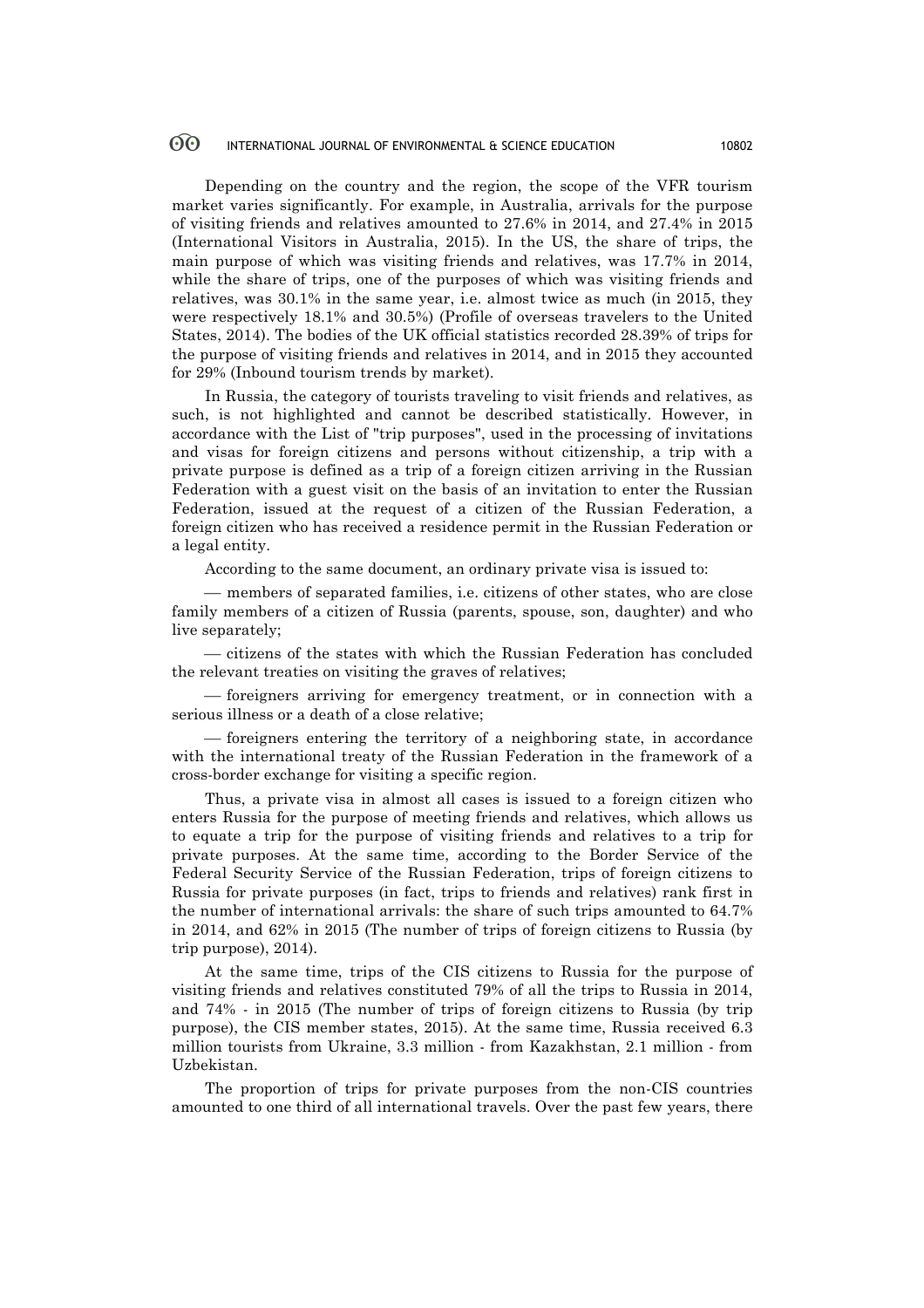has been a progressive increase in the number of arrivals to Russia for private purposes from far-abroad countries. For example, 32.95% - in 2013, (The number of trips of foreign citizens to Russia (by trip purpose), 2013), 36.29% - in 2014 (The number of trips of foreign citizens to Russia (by trip purpose), 2014), and 36.92% - in 2015 (The number of trips of foreign citizens to Russia (by trip purpose)). Of the non-CIS countries the largest number of VFR tourists arrived in Russia were from Poland (1,766,612), Finland (1,476,412), China (1,353,051), Germany (58,260), Mongolia (505,429), Estonia (382,031), Latvia (348,338) and Turkey (323,039) (The number of trips of foreign citizens to Russia (by trip purpose), 2015 the non-CIS countries).

Despite such an impressive scope of the inbound segment of VFR tourism in Russia, the public authorities supervising the country's development of the tourism sector have not yet initiated the recognition and legal consolidation of VFR tourism as a full and promising type of tourism and a tourism market segment. They also do not pay enough attention to its targeted development through the elaboration and application of the relevant organizational and economic instruments. Both the Russian domestic VFR tourism market and the strategic management tools of its development remain unexplored at the regional level.

An analysis of the current economic and management literature also indicates that the subject of the strategic management of VFR tourism development has been poorly developed in scientific terms abroad. So far, scholars have addressed the issues of the relationship between VFR tourism and migration: G. Moscardo et al. (2000), P. Pearce & A. Morrison (2000), A. Seaton (1994), A. Seaton & S. Palmer (1996), specific characteristics of VFR tourism: S. Meis, Joyal & Trite (1995), S. Gurry (2005), economic benefits and financial aspects of VFR trips: B. King (1996), H. Lehto, Morrison & O'Leary (2001), M. MacEachern (2007), G. Lee et al. (2002). The features of the interaction of VFR tourists and the host were the subject of research by D. Corsun and S. Baloglu (2006), McKercher (1995), S. Boyne (2001).

Therefore, the purpose of this study is to analyze and assess the degree of the development of VFR tourism in one of the regions of Russia - Stavropol Krai, as well as to elaborate the conceptual model of its development strategy at the regional level.

The following objectives have been set in the course of the study:

¾ to conduct a survey of citizens coming to the territory of Stavropol Krai by air and rail;

¾ to identify the key characteristics of VFR tourists arriving in Stavropol Krai;

— to propose the author's model of VFR tourism development strategy at the regional level.

# **Materials and Methods**

The methodological framework of this research is formed, first of all, by dialectical and logical methods, analysis and synthesis, induction and deduction, specific historical and systemic approaches.

Due to the lack of official statistics on the domestic flows of tourists, in the period from March 2013 to December 2013, during the development of the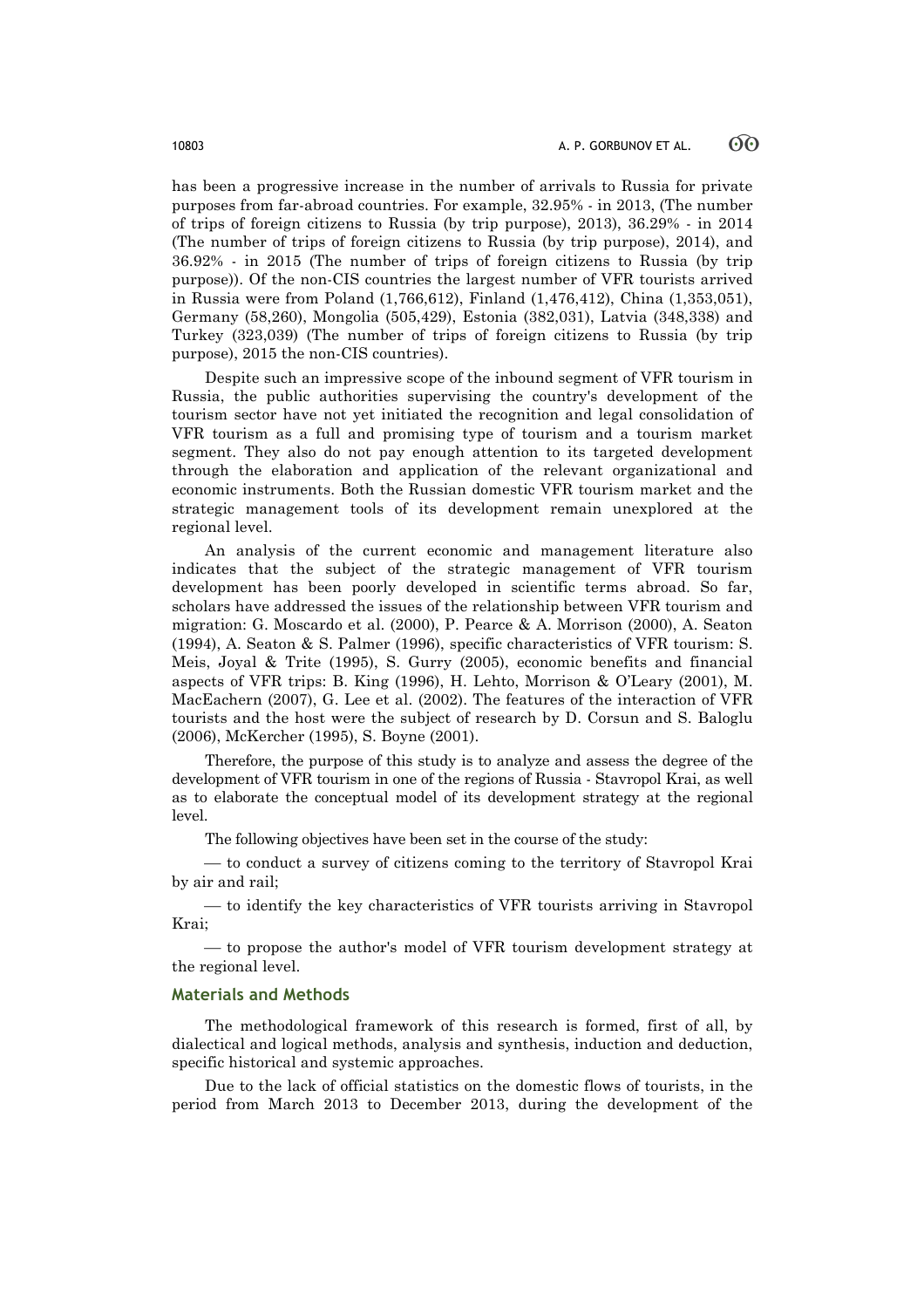portrait of a VFR tourist arriving in Stavropol Krai, the authors carried out a survey of citizens coming to the territory of Stavropol Krai by air and rail. The survey was conducted using a fixed choice questionnaire with 12 questions about visit purposes, period, socio-demographic and other characteristics of tourists. The survey involved more than five hundred of the respondents (504 people), divided into the following age groups: under 18, 19-25, 26-35, 36-45, 46-60 and over 60.

# **Results and Discussion**

The processing of the poll numbers made it possible to establish that 43% (217 people) of the respondents arrived in Stavropol Krai for the purpose of visiting friends and relatives, 40.7% (205 people) - for the purpose of treatment, 13.9% (70 people) - for business purposes, and 2.4% (12 people) came for other purposes. In other words, the share of the category of tourists under consideration turned out to be even a little higher than the share of the traditional category of tourists due to the development of health resort treatment in Stavropol Krai.

A more detailed study of the questionnaires of VFR tourists helped to divide them into those whose main purpose was to visit relatives (126 people), those who came to visit friends (18 people) and those whose purpose of "visiting friends and relatives" was combined with other purposes - rest, treatment (73 people) (Figure 1).



**Figure 1**. Structure of VFR tourists by main trip purposes

Figure 1 shows that more than half of all VFR tourists arrived for the purpose of visiting relatives.

There were more women than men among VFR tourists: 134 and 83 people respectively. The geography of places, from which VFR tourists arrive in Stavropol Krai, is wide enough. It includes not only the cities of Russia, but also the CIS and far-abroad countries. Among the Russian cities, such big cities as Moscow, St. Petersburg and Yekaterinburg are in the lead, which is logical, since large cities attract people with their opportunities and prospects, encouraging them to move.

The survey showed that such cities as Pyatigorsk, Nalchik, Mineralnye Vody, Lermontov and Yessentuki are the leaders in the inbound flows of domestic VFR tourists. Foreign VFR tourists find the "non-resort" municipalities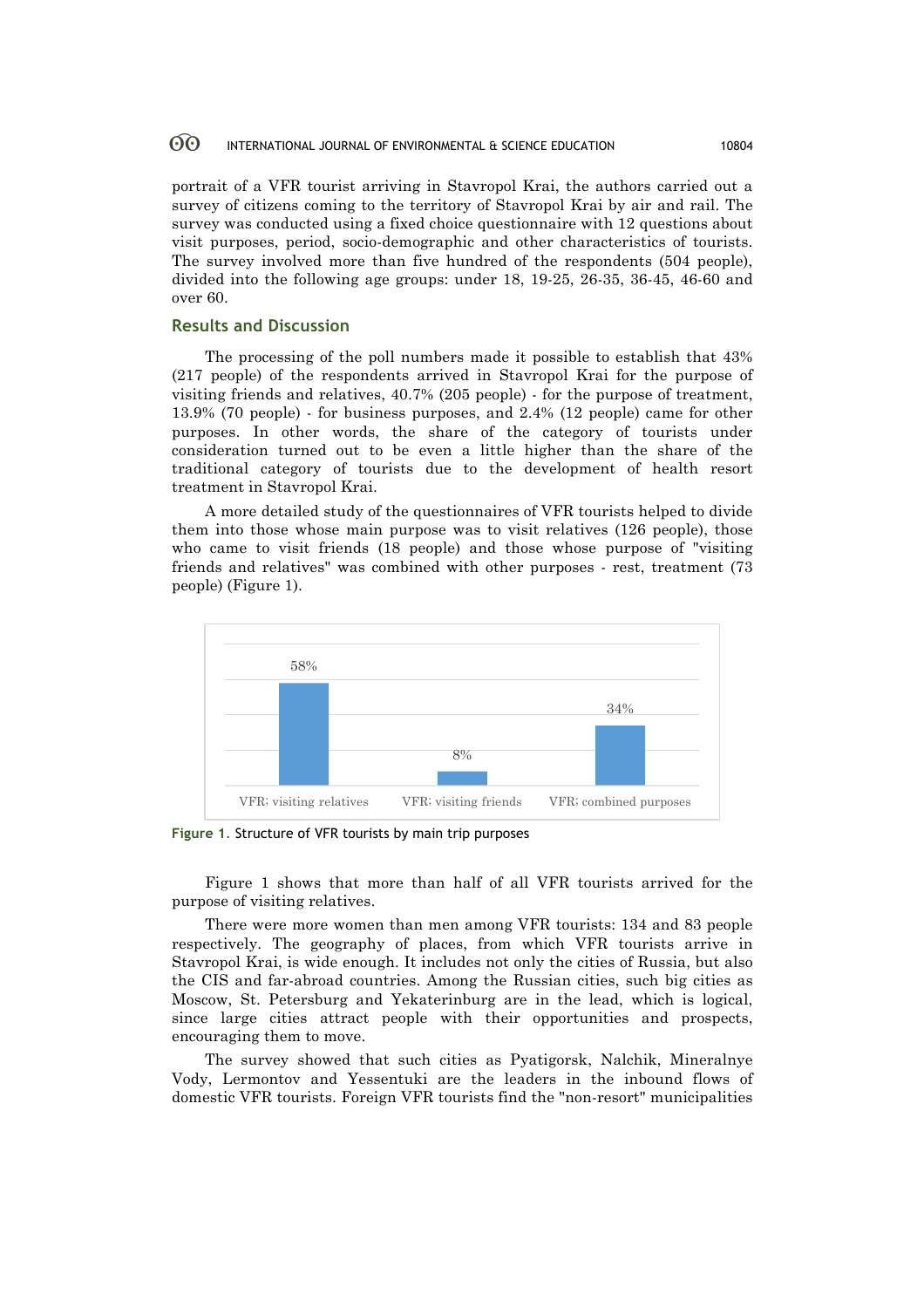attractive (Suvorovskaya stanitsa (village), Konstantinovskaya stanitsa, Georgievsk, Budennovsk). This can be explained by the specifics of migration processes that took place here in the 90s of the XX century (Figure 2).



**Figure 2.** Number of the region's inhabitants who have received permission to move to the non-CIS countries for permanent residence (people)

According to Figure 2, the number of emigrants to the non-CIS countries was about 2-2.8 thousand people annually in the 1990's. Mostly ethnic Germans and Jews emigrated. It was no coincidence that 55% of all immigrants left for Germany, 19% - for Israel, and 16% - for the United States (Ryazantsev, 2014).



Currently, there is a reverse trend (Figure 3).

**Figure 3**. Number of arriving and leaving inhabitants of Stavropol Krai for the non-CIS countries in 2011-2013 (The main migration flows in Stavropol Krai, 2014)

As it follows from Figure 3, the number of people leaving Stavropol region for the non-CIS countries is steadily increasing. However, in recent years there is also an increase in the number of inbound tourists: in 2011 there were 927 people, in 2012 - 981, and in 2013 - 1095.

A large part of VFR tourists (35%) arriving in Stavropol Krai, according to the survey, spend here quite a long time - two or more weeks. Of those surveyed,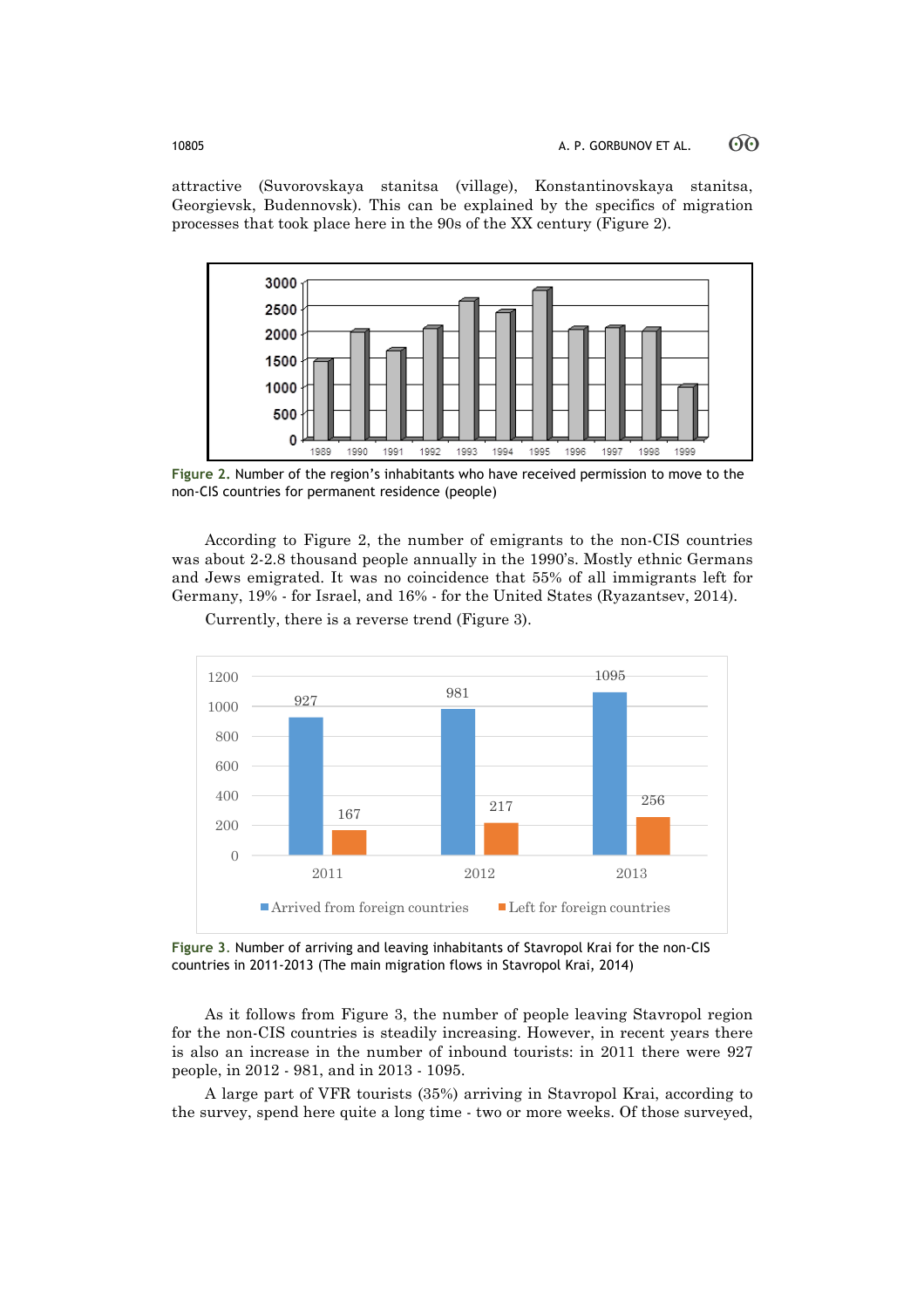44 people indicated a ten-day stay with relatives and friends, 20 people spent a week with relatives and friends and 17 people - 5 days. It should be noted that those who come to visit friends stay on average for 10 days, while those who come to visit relatives stay for a longer period.

In contrast to other categories of tourists visiting Stavropol Krai, trips of VFR tourists are regular. Thus, of 217 VFR tourists surveyed, 134 people responded that they "visit friends and relatives on a regular basis"; 14 respondents marked the option "I visit once a year"; 23 people indicated that they visited relatives and friends for the first time, from which it can be concluded that they are "newcomers" in VFR tourism. As such, it can be both those who have recently left Stavropol Krai and those who left long ago.

Concerning the answer to the question of accommodation types used by VFR tourists, the processing of their questionnaires showed that 207 respondents out of 217 chose "staying with relatives and friends", 4 people chose a hotel as a means of accommodation, 4 people - a private apartment, and 2 respondents – a health resort. These figures indicate that the majority of VFR tourists in Stavropol Krai prefer staying with relatives or friends, and almost nobody uses the commercial accommodation services.

By the age criterion, the tourists aged 26-35 dominate among VFR tourists (31.8%). This age group includes those who have completed their training, strive for independence and search for high-paying jobs, which encourages them to go to other regions of the country with higher levels of socio-economic development. It is followed by a group of VFR tourists aged between 46 and 60. The third is a group, which included young people aged 19-25. This group is dominated by students enrolled in universities of other cities based on the results of the unified state exam.

Thus, the survey findings indicate that Stavropol Krai has a fairly high potential for the development of VFR tourism in the following segments: VFR tourists from the non-CIS countries; VFR tourists from the CIS countries; VFR tourists from other regions of Russia (here, one should mention friends and relatives of young people studying in higher educational institutions of Stavropol Krai). The key features of VFR tourists visiting Stavropol Krai are as follows:

 $-$  the regularity of trips;

 $-$  a relatively long period of stay with relatives and friends;

— the presence of an international (inbound) segment (associated with emigration from the region at the end of the XX century);

¾ predominant young age of tourists, which significantly highlights the need to elaborate the conceptual foundations of the strategy of VFR tourism development.

With regard to the basic postulates of the strategic management of a tourism destination, formulated by the World Tourism Organization (Boyne, 2001), we suggest to distinguish the following stages in the strategizing process of VFR tourism differing in the degree of generality of the results:

- ¾ analysis and evaluation of the current situation;
- formulation of a strategy;

¾ development of an integrated, multi-year plan of the implementation of a strategy, including specific programs and projects of medium and short term;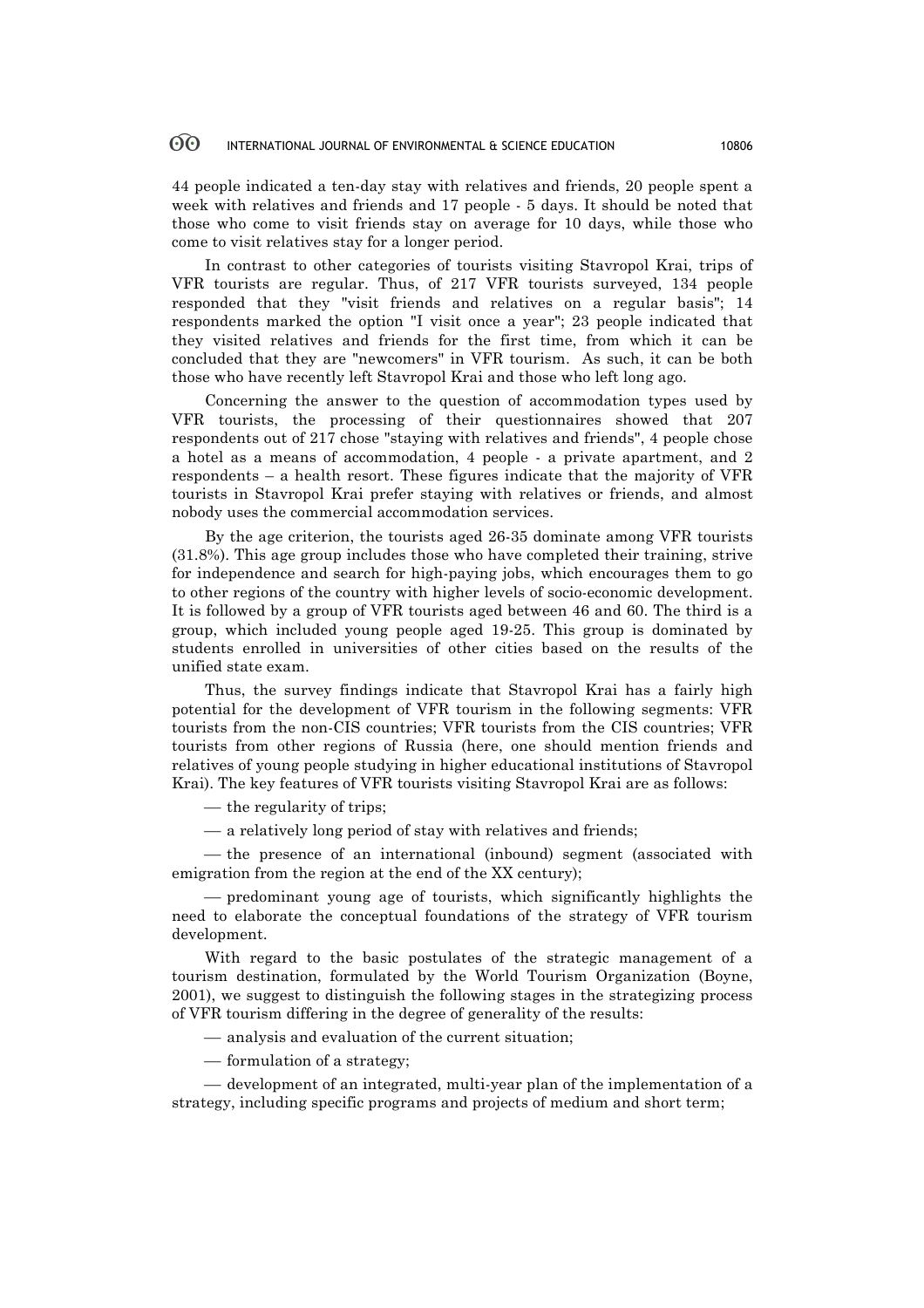— development of organizational, control and evaluation strategy implementation mechanisms.

The conceptual model of the elaboration of a VFR tourism development strategy can be represented as follows (Figure 4).

The first stage involves the analysis and evaluation of the current state of the VFR tourism market, as well as the determination of the prospects for its development in the light of exogenous and endogenous factors, which have an impact on it.

The realization of this stage suggests the analysis of the current state of the VFR tourism market through a systematic approach with regard to the results achieved and the inherent features. To analyze and evaluate the current state of the VFR tourism market it is necessary, first of all, to define the number of VFR tourists coming to the destination both from abroad and from other regions of the country.

To compose an objective portrait of an international and domestic VFR tourist, it is necessary to collect the information about their gender, age, the country from which they arrive (for the international segment), economic status, education level, marital status, primary and secondary trip purposes, type of transportation and accommodation, trip duration, its multiplicity, number of travelers, size and structure of expenses, leisure pursuits of VFR tourists in the destination, sources of information involved at the travel planning stage. An important task at this stage is to identify and compare the level of VFR tourists' expectations from the trip and the level of their satisfaction with the trip.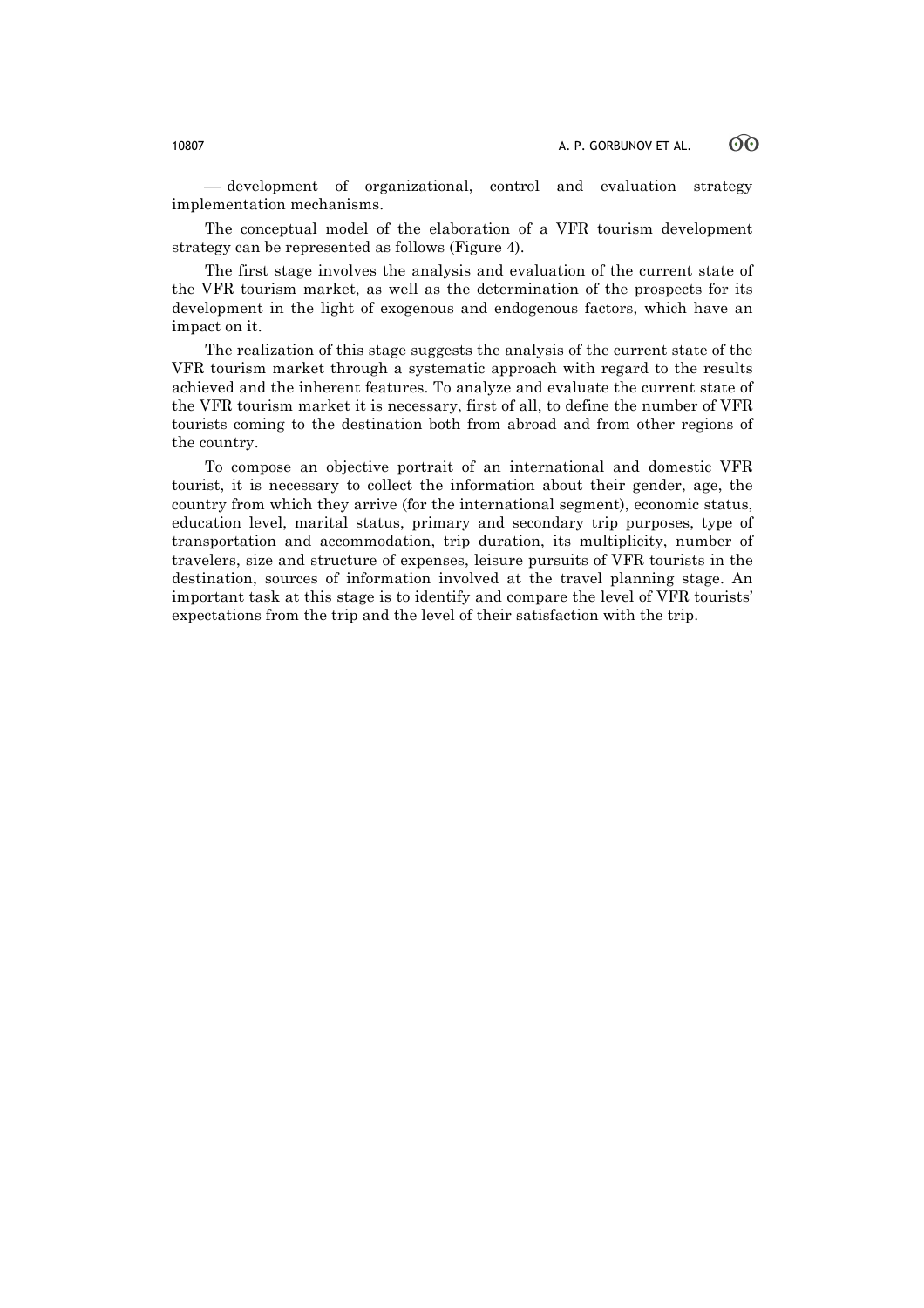| Analysis of the current state                                                                                                                                                                                                                                                                                                                   | <b>STRATEGIC ANALYSIS OF VFR</b><br><b>TOURISM IN THE DESTINATION</b>                                            |                                                                                          |                                                                                                                                                                         |                                                                                                                                           |                                                                                                                                                                       | <b>Analysis of endogenous</b><br>factors                                                                                                                                                                                         |  |
|-------------------------------------------------------------------------------------------------------------------------------------------------------------------------------------------------------------------------------------------------------------------------------------------------------------------------------------------------|------------------------------------------------------------------------------------------------------------------|------------------------------------------------------------------------------------------|-------------------------------------------------------------------------------------------------------------------------------------------------------------------------|-------------------------------------------------------------------------------------------------------------------------------------------|-----------------------------------------------------------------------------------------------------------------------------------------------------------------------|----------------------------------------------------------------------------------------------------------------------------------------------------------------------------------------------------------------------------------|--|
| Number of the arrivals of<br><b>VFR</b> tourists:<br>Portrait of a VFR tourist<br>(gender,<br>age.<br>economic<br>education<br>status,<br>level,<br>marital status, trip duration,<br>its multiplicity etc.);                                                                                                                                   |                                                                                                                  | of the first level<br>- political situation;<br>-economic situation:<br>- social factor; | <b>Analysis and evaluation of exogenous</b><br>factors<br>of the second level<br>- composition, structure,<br>current state and potential<br>of the tourism destination |                                                                                                                                           | migration history and<br>the current migration<br>situation<br>in.<br>the<br>destination:<br>cultural traditions and<br>norms in the sphere of<br>with<br>interaction |                                                                                                                                                                                                                                  |  |
| Opinion of local citizens on<br>VFR tourism (gender, age,<br>length of residence in the<br>destination, duration of stay<br>of their friends and relatives<br>at their place, number of<br>travelers.<br>degree<br>of<br>participation in trip planning<br>$etc.$ )                                                                             | technological<br>factor;<br>ecological<br>situation;<br><sub>of</sub><br>the<br>state<br>regulatory<br>framework |                                                                                          | supply;<br>- composition, structure,<br>current state and potential<br>of the tourism destination<br>industry                                                           |                                                                                                                                           |                                                                                                                                                                       | relatives and friends;<br>behavior of the host;<br>economic situation of<br>the host and tourists:<br>availability<br>οf<br>institutional structures<br>which have a targeted<br>impact<br>on<br>this.<br>segment of the tourism |  |
| Quantitative methods: online<br>surveys, mail surveys, telephone<br>surveys, street surveys<br>Qualitative methods: in-depth<br>individual interviews, focus groups<br>observation, content analysis                                                                                                                                            | PESTEL-analysis                                                                                                  |                                                                                          |                                                                                                                                                                         |                                                                                                                                           |                                                                                                                                                                       | SWOT-analysis                                                                                                                                                                                                                    |  |
|                                                                                                                                                                                                                                                                                                                                                 |                                                                                                                  |                                                                                          |                                                                                                                                                                         |                                                                                                                                           |                                                                                                                                                                       |                                                                                                                                                                                                                                  |  |
| <b>VISION</b>                                                                                                                                                                                                                                                                                                                                   | FORMULATION OF THE VFR<br><b>TOURISM DEVELOPMENT</b><br><b>STRATEGY</b>                                          |                                                                                          |                                                                                                                                                                         | <b>KEY ACTIONS</b>                                                                                                                        |                                                                                                                                                                       |                                                                                                                                                                                                                                  |  |
|                                                                                                                                                                                                                                                                                                                                                 | <b>OBJECTIVES</b>                                                                                                |                                                                                          |                                                                                                                                                                         | <b>TASKS</b>                                                                                                                              |                                                                                                                                                                       |                                                                                                                                                                                                                                  |  |
| <b>FORESIGHT METHODS</b>                                                                                                                                                                                                                                                                                                                        |                                                                                                                  |                                                                                          | METHODS OF THE BALANCED SCORECARD                                                                                                                                       |                                                                                                                                           |                                                                                                                                                                       |                                                                                                                                                                                                                                  |  |
| Delphi<br>method.<br>panels:<br>expert<br>Deipm method, expert panels;<br>brainstorm; "mental maps"; cluster<br>scenario analysis; SWOT analysis;<br>development of a strategic map and selection of key performance<br>trend extrapolation method, simulation<br>indicators (KPI)<br>modeling;<br>cross-effect<br>analysis;<br>system dynamics |                                                                                                                  |                                                                                          |                                                                                                                                                                         |                                                                                                                                           |                                                                                                                                                                       |                                                                                                                                                                                                                                  |  |
|                                                                                                                                                                                                                                                                                                                                                 |                                                                                                                  |                                                                                          |                                                                                                                                                                         |                                                                                                                                           |                                                                                                                                                                       |                                                                                                                                                                                                                                  |  |
| ELABORATION OF AN INTEGRATED MULTI-YEAR IMPLEMENTATION PLAN OF THE VFR<br>TOURISM DEVELOPMENT STRATEGY as a set of medium and short term programs and projects                                                                                                                                                                                  |                                                                                                                  |                                                                                          |                                                                                                                                                                         |                                                                                                                                           |                                                                                                                                                                       |                                                                                                                                                                                                                                  |  |
| aimed at the development of the tourist destination area, tourism<br>related to the development and promotion of<br>enterprises, public-private partnership, training, primary and<br>the relevant tourism products and tour<br>packages, the implementation of area branding,                                                                  |                                                                                                                  |                                                                                          |                                                                                                                                                                         |                                                                                                                                           |                                                                                                                                                                       |                                                                                                                                                                                                                                  |  |
| secondary infrastructures, statistical and information technology<br>support to the tourism industry, the improvement of transport<br>the development of distribution channels and<br>accessibility to the destination, quality of service, level of security<br>the conducting of advertising campaigns                                        |                                                                                                                  |                                                                                          |                                                                                                                                                                         |                                                                                                                                           |                                                                                                                                                                       |                                                                                                                                                                                                                                  |  |
|                                                                                                                                                                                                                                                                                                                                                 |                                                                                                                  |                                                                                          |                                                                                                                                                                         |                                                                                                                                           |                                                                                                                                                                       |                                                                                                                                                                                                                                  |  |
| DEVELOPMENT OF ORGANIZATIONAL, CONTROL AND EVALUATION MECHANISMS OF THE<br><b>VFR TOURISM STRATEGY</b>                                                                                                                                                                                                                                          |                                                                                                                  |                                                                                          |                                                                                                                                                                         |                                                                                                                                           |                                                                                                                                                                       |                                                                                                                                                                                                                                  |  |
| Formation of the system of institutional<br>structures implementing the strategy of VFR<br>tourism development                                                                                                                                                                                                                                  |                                                                                                                  |                                                                                          |                                                                                                                                                                         | Development of quantitative parameters of the key<br>indicators of an effective implementation of the<br>VFR tourism development strategy |                                                                                                                                                                       |                                                                                                                                                                                                                                  |  |

**Figure 4**. Conceptual model of the VFR tourism development strategy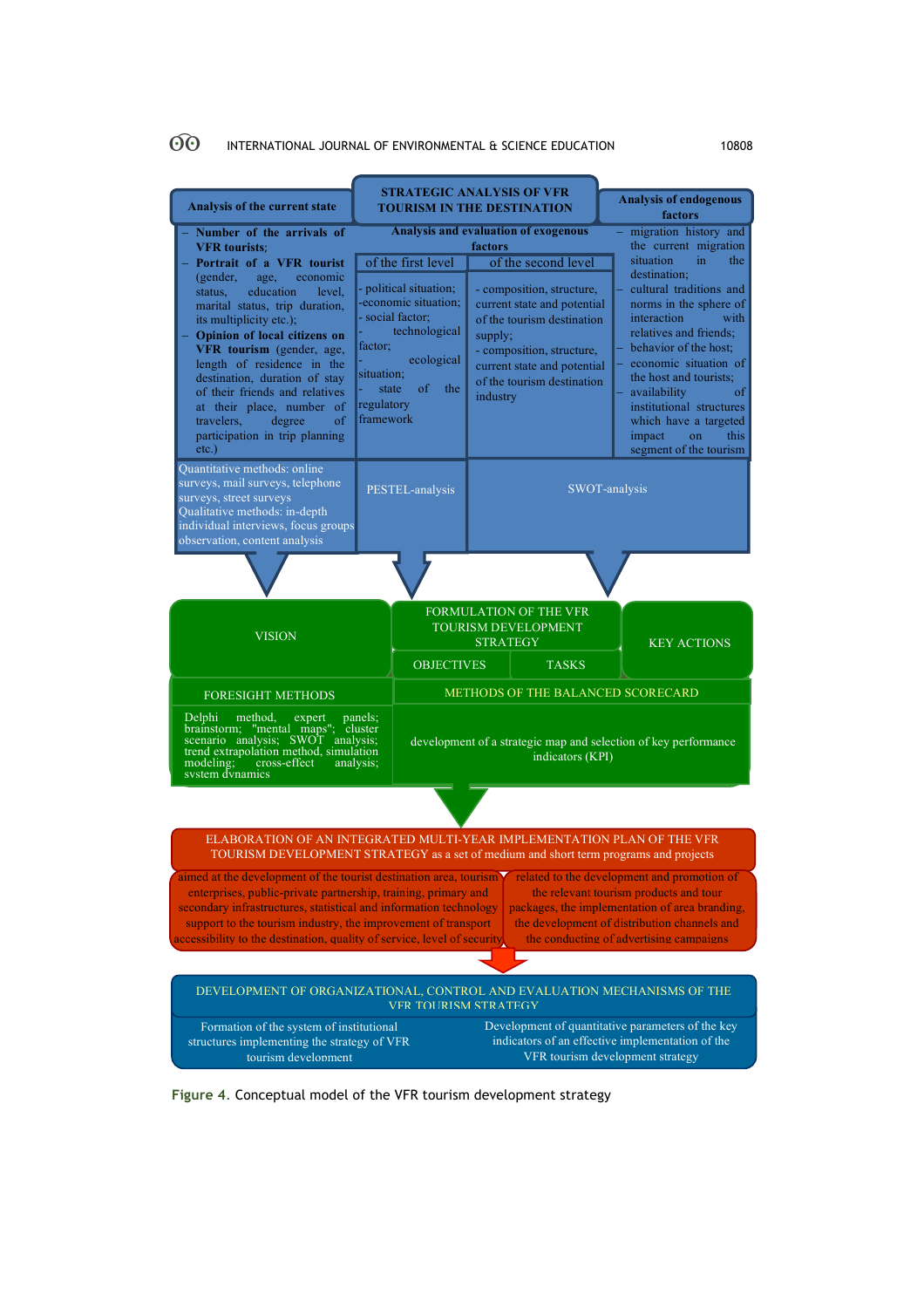As part of the analysis and evaluation of the current state of the VFR tourism market, with regard to the key influence of the host on the existence of this type of tourism, it seems advisable to suggest studying the host by such criteria as: gender, age, social status, marital status and type of household, length of residence in the destination, duration of stay of their friends and relatives at their place, number of travelers coming, degree of participation in trip planning, sources of information used in trip planning, events organized by the host, size and structure of expenses carried out by the host due to the arrival of relatives and friends, degree of satisfaction of the host with the tourist destination potential.

A number of quantitative and qualitative methods can serve as the main methods of collecting the necessary information. Quantitative methods include online surveys; mail surveys; telephone surveys; street surveys. The following qualitative methods of collecting the information on VFR tourists are used in practice: in-depth individual interviews, focus groups, observation, content analysis. Preference is given to the first of these methods.

With regard to the fact that in the context of a systematic approach one cannot accurately determine the variables that affect the function of VFR tourism development, the next step is the implementation of a situational analysis. A central role in the situational analysis is played by situational variables (factors) that have a significant impact on the development of the situation, and the rejection of the factors that cannot have a significant effect (Gukasova, 2014).

To analyze the exogenous and endogenous factors that have an impact on the development of VFR tourism, SWOT-analysis is usually used. It helps to identify and assess the current or future internal strengths and weaknesses, external opportunities and external threats, which take place at the present moment or just began to develop. The internal strengths and weaknesses relate to those factors which can be controlled by the tourism industry and its structure, while the external opportunities and threats relate to those matters which are slightly affected by the tourism industry and business or cannot be controlled at all. We, in turn, find it appropriate to combine the use of the SWOT-analysis and the PESTELanalysis. This analysis method helps to develop a probabilistic scenario for the development of tourism macro-environment factors, i.e. political, economic, social, technological, environmental and legal. Depending on the hierarchical level of a destination, for which the development strategy is elaborated (country, region or municipality), the PESTEL-analysis is carried out on each of them. The SWOTanalysis, in turn, focuses on the strengths and weaknesses of a destination, as well as the opportunities and threats, revealed in its external environment of direct influence.

The results obtained in the analysis and evaluation of the current situation in the VFR tourism market, as well as the factors that have an impact on its development, form the basis for the implementation of the second stage associated with the formulation of a strategy. To formulate a strategy means:

1. To develop a vision of the state of the VFR tourism market in a specific destination in the long term;

- 2. To define strategic objectives;
- 3. To concretize strategic objectives in tasks;
- 4. To formulate key actions to achieve them.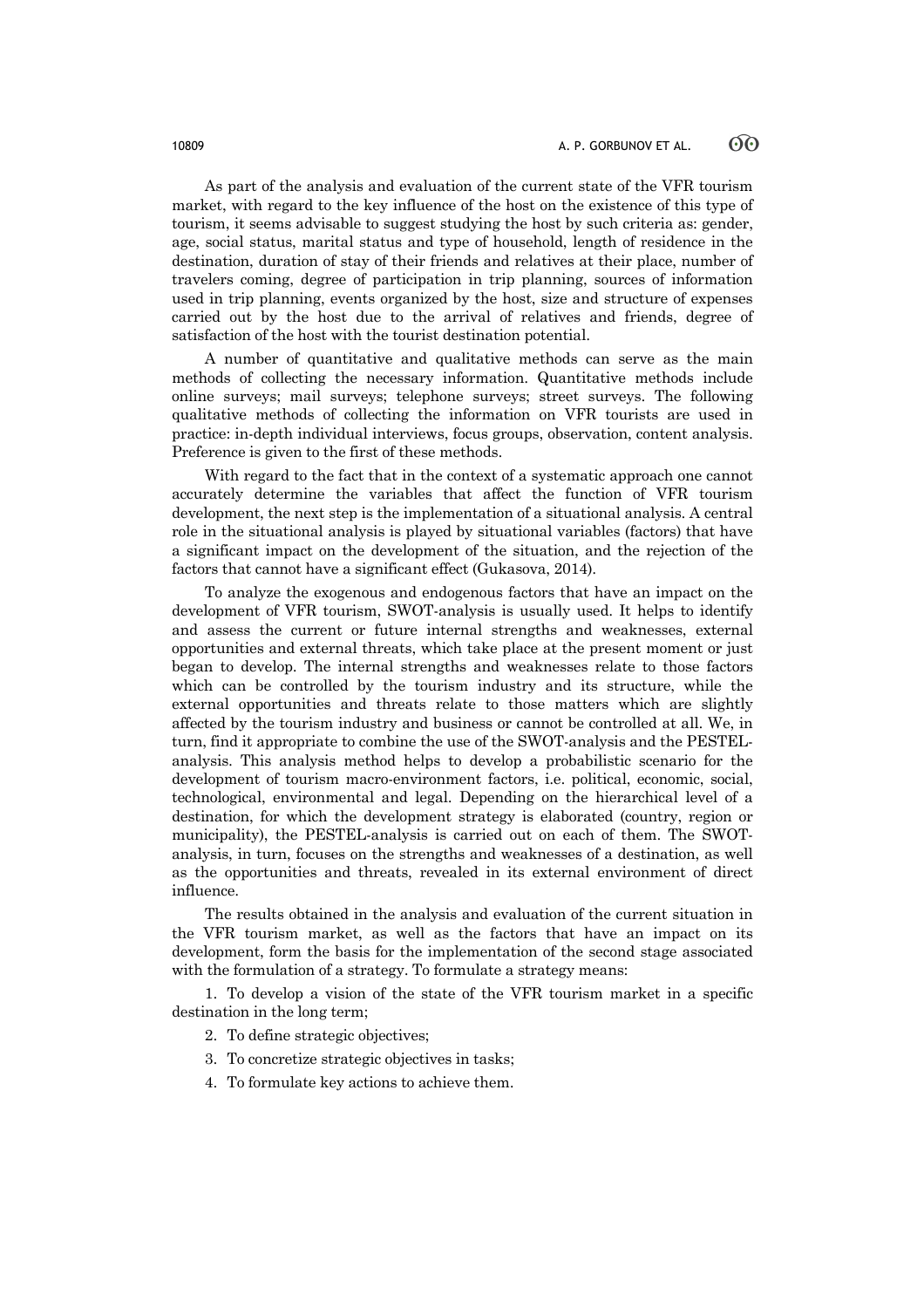The implementation of this stage requires the involvement of a wide range of people: the officials of public authorities, who are in charge of the development of tourism, representatives of the enterprises of the tourism industry and supporting industries, experts and members of the local community, investors. In this regard, it seems appropriate to adapt foreign experience of organizing the procedures for the formulation of a strategy, involving the use of technology foresight, to the domestic practice.

The United Nations Industrial Development Organization interprets 'foresight' as "the process involved in systematically attempting to look into the longer-term future of science, technology, the economy and society with the aim of identifying the areas of strategic research and the emerging generic technologies likely to yield the greatest economic and social benefits" (Unido Technology Foresight Manual. United Nations Industrial Development Organization, 2005).

P. Becker (2003) believes that foresight should be understood as "a participatory, future intelligence gathering and medium-to-long-term visionbuilding process that systematically attempts to look into the future of science, the economy and society in order to support present-day decision-making and to mobilize joint forces to realize them".

Therefore, technology foresight involves the realization of five essential principles:

1) Anticipation. Foresight is a structured way to anticipate and project longterm social, economic and technological development outcomes and perspective needs in these areas.

2) Vision. Foresight involves the elaboration of a guiding strategic vision, which shares a sense of social commitment about a certain issue.

3) Action. Foresight helps to develop and implement strategic visions through detailed action plans, which enable present actions to face the future successfully.

4) Participation. Foresight involves the intensive incorporation of interactive and participatory methods that support debate and analysis with a wide variety of stakeholders.

5) Networking. Foresight forges new social networks for the exchange of ideas, experiences and specific knowledge (2014).

We share the position of A.A. Avtsinova & V.I. Menshchikova (2012), who believes that foresight has two fundamental differences from other tools of scientific prediction: 1) the participation of many interested sections of civil society not only in shaping the image of foresight, but also in active actions on the implementation of predicted changes; 2) it does not relate to forecast, as far as foresight is based on civil society's behavior, while forecast - on the ideas of intellectuals.

The implementation of technology foresight requires the involvement of a number of methods, show in Table 1.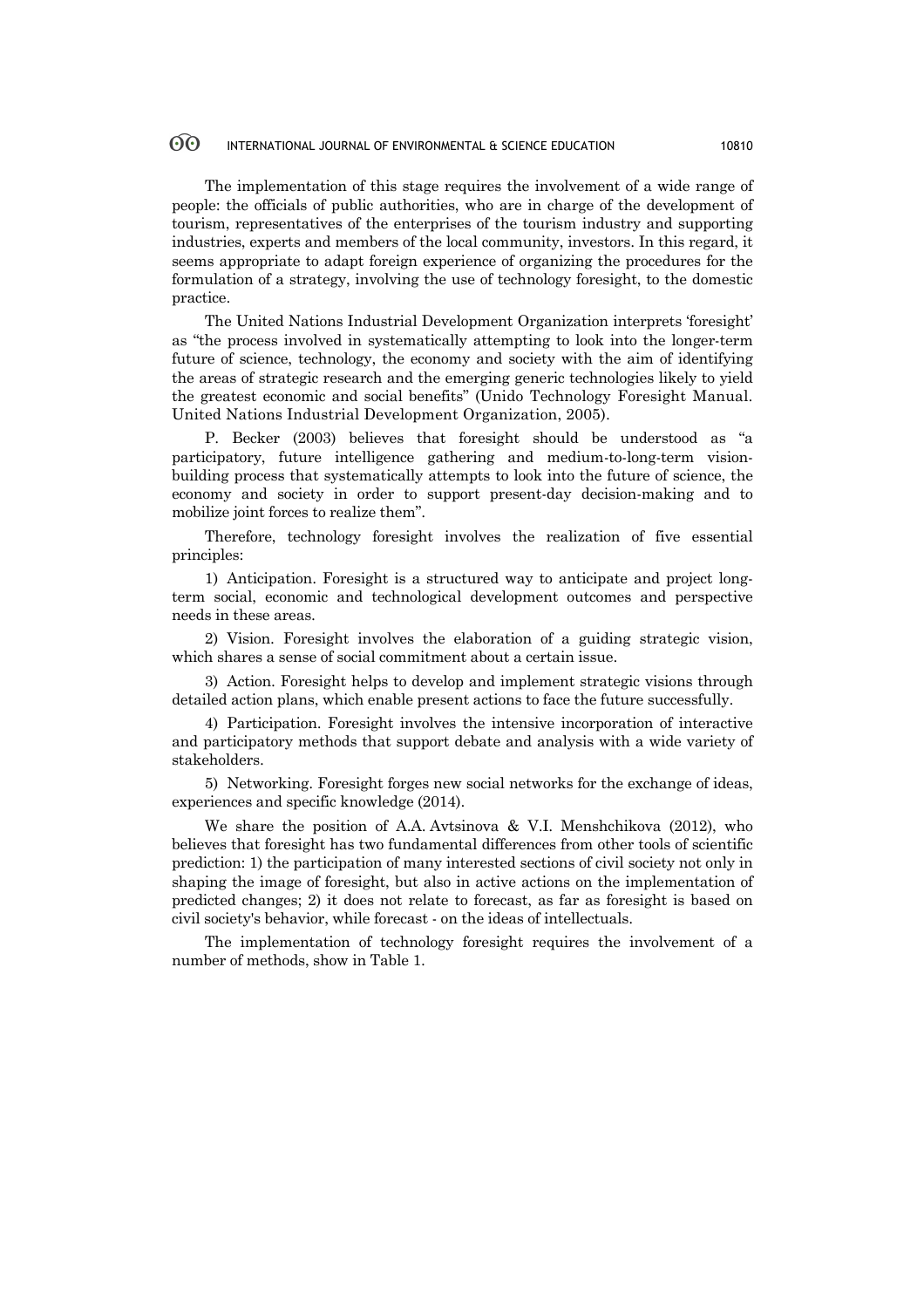| Criteria                                  | Methods                       |  |  |  |
|-------------------------------------------|-------------------------------|--|--|--|
| 1. Methods based on the identification of | - Delphi method;              |  |  |  |
| expert knowledge for the development of   | - expert panels;              |  |  |  |
| long-term strategies                      | - brainstorm:                 |  |  |  |
|                                           | - "mental maps";              |  |  |  |
|                                           | - cluster scenario analysis;  |  |  |  |
|                                           | - SWOT analysis;              |  |  |  |
| 2. Quantitative methods using statistics  | - trend extrapolation method; |  |  |  |
| and other data                            | - simulation modeling;        |  |  |  |
|                                           | - cross-effect analysis;      |  |  |  |
|                                           | - system dynamics             |  |  |  |
| 3. Methods for identifying the key action | - critical technologies;      |  |  |  |
| points to determine strategic planning    | - objectives tree;            |  |  |  |
|                                           | - morphological analysis      |  |  |  |

**Table 1.** Foresight methods (A Practical Guide to Tourism Destination Management, 2014)

The definition of objectives, tasks and key events in the course of foresight should take into account the postulates of the balanced scorecard (BSC), which helps to develop not only objectives, but also the criteria for their achievement – indicators, their target values and actions (A Practical Guide to Tourism Destination Management, 2014).

The BSC in the classic version contains six essential elements:

1. Perspectives – components which help to decompose the strategy for its implementation. There are four basic perspectives:

- Finances (obtaining consistently growing profits - how the company's shareholders see us);

- Customers (improving knowledge of each client - how customers see us);

- Processes (internal processes of the company - how we stand out among competitors);

- Staff (training and development) and innovation (how we create and increase value for our customers).

2. Objectives defining the areas in which the strategy will be implemented.

3. Measures - achievement metrics, which should reflect the progress in moving towards the objective. Measures imply certain actions needed to achieve the objective, and to indicate how the strategy will be implemented at an operational level.

4. Targets – quantitative level concepts, which should correspond to a particular measure.

5. Cause and effect linkages, which must bind the company's objectives in such a way that the achievement of one of them contributes to the achievement of another (relationship of the type "if-then").

6. Strategic initiatives - projects or programs, which contribute to the achievement of strategic objectives.

In procedural terms, the use of the BSC concept includes the specification of strategic objectives and their unification by cause and effect linkages, which is reflected in the strategic map. Then the key performance indicators (KPI) are selected and their targeted, planned and actual values are determined. The implementation of strategic actions serves to ensure the achievement of the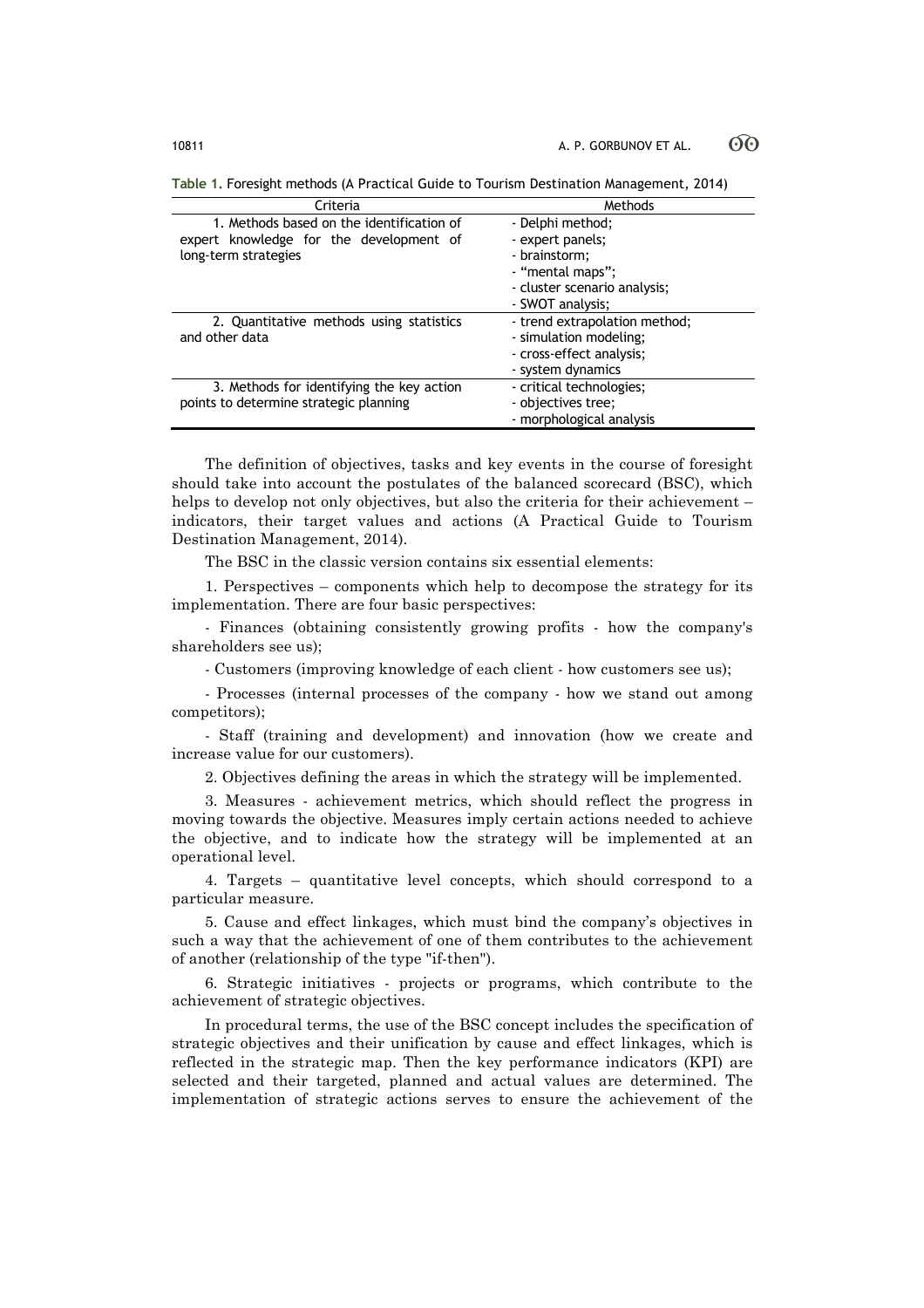objectives developed. Each strategic action defines its timeframes, budget and clear responsibility (Development of the balanced scorecard, 2014).

An adaptation of the classical BSC model to the strategic management of VFR tourism development involves changing the place of the perspective "Finances" in the structure of the strategy map: it moves to the lowest level, being replaced by the perspective "Clients". It, in turn, is interpreted broadly: it includes tourists, tour operators and travel agents, other tourism industry organizations, local people and public authorities. In fact, the perspective "Clients" turns into the perspective "Key stakeholders" (Avtsinov & Menshchikova, 2012).

Thus, the BSC concept helps at the strategy planning stage to develop a comprehensive system of indicators holistically describing the target characteristics, the prospective change of their values, as well as the permissible deviations from the set strategic indicators, which will form the basis for the formation of the monitoring and evaluation mechanism of the effective strategy implementation at the fourth stage.

The third stage involves the development of an integrated multi-year implementation plan of the VFR tourism development strategy, including specific medium- and short-term programs and projects. With regard to a specific tourist destination, these programs and projects may be divided into two major sections:

- medium- and short-term programs and projects of the development of the area as a VFR tourism destination;

- medium- and short-term programs and projects of the promotion and marketing of the area as a VFR tourism destination.

The first set may include programs and projects aimed at the development and improvement of the following categories:

- destination tourist space;
- tourism enterprises;
- public-private partnership;
- staff of the tourism industry and supporting industries;
- primary and secondary infrastructure;
- statistical and information technology support to the tourism industry:
- transport accessibility to the destination;
- service quality;
- safety level;
- investment attractiveness;
- sustainability.

Programs and projects of the second set are related to the development and promotion of the relevant tourism products and tour packages, the implementation of area branding, the development of distribution channels and the conducting of advertising campaigns.

The final stage – the development of organizational, control and evaluation strategy implementation mechanisms – determines the composition of the authorities and organizations that will participate in the implementation of the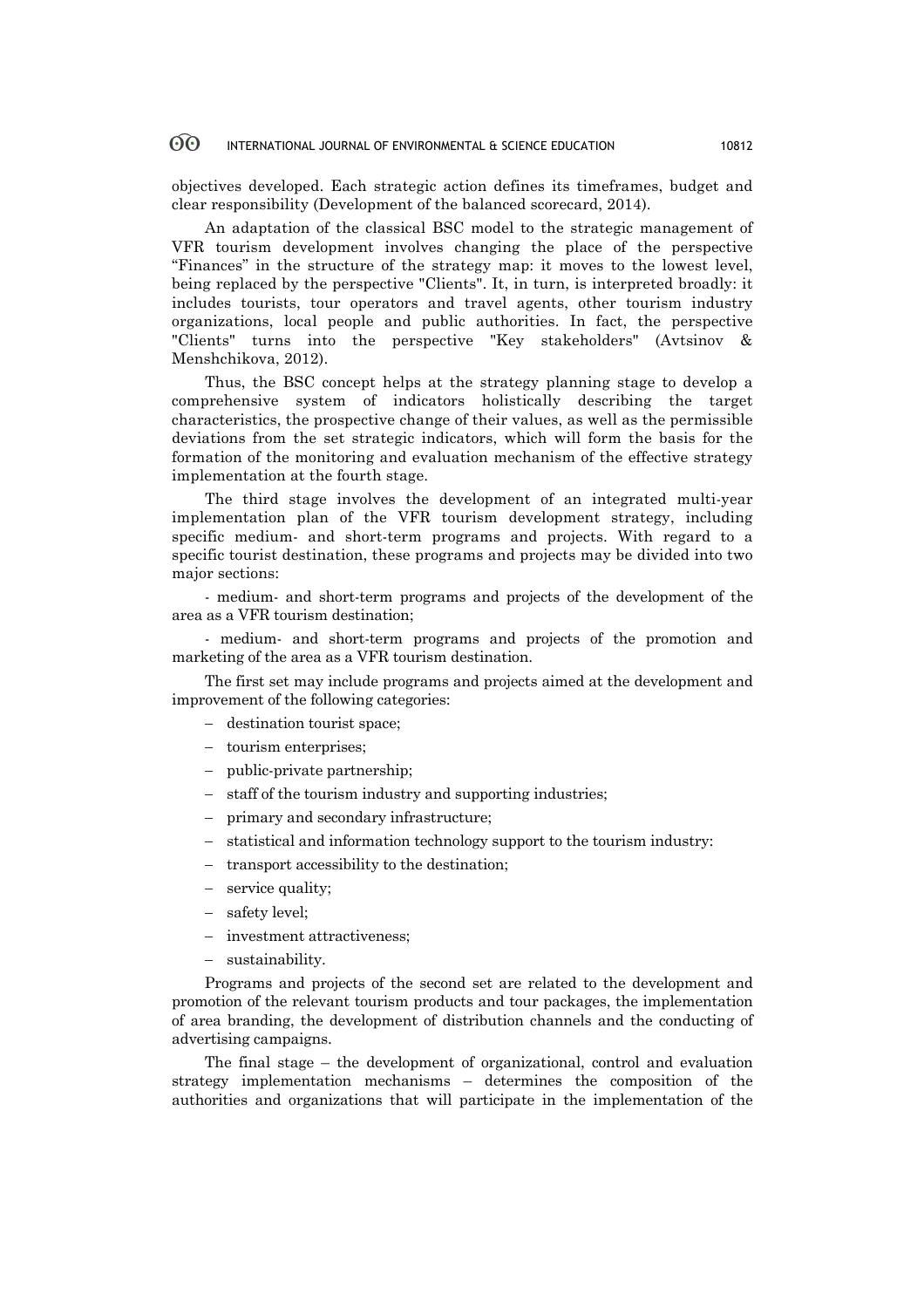strategy, as well as in the monitoring and evaluation of the effectiveness of its implementation.

# **Conclusions**

The advantages of the proposed conceptual model of the VFR tourism development strategy in a particular area are dependent on the following circumstances. Firstly, the proposed model is based on the basic postulates of the strategic management of a tourist destination, formulated by the World Tourism Organization. Secondly, it integrates their implementation stages, procedures, methods and tools in a single system. Thirdly, it involves the use of a number of innovative tools of strategic planning, positively proven in other sectors of the economy. This refers to the combination of the SWOT-analysis with the PESTEL-analysis for carrying out an independent analysis of the VFR tourism macro-environment factors and the factors of direct influence; the study of the attitude of local citizens to VFR tourism; the realization of technology foresight at the stage of vision formulation; the use of the balanced scorecard concept to determine strategic objectives and to concretize them in tasks; the determination of key actions and the development of a set of key performance indicators of the strategy.

# **Disclosure statement**

No potential conflict of interest was reported by the authors.

### **Notes on contributors**

**Aleksandr Pavlovich Gorbunov** - Pyatigorsk State University, Pyatigorsk, Russia.

**Ekaterina Vladimirovna Efimova** - Pyatigorsk State University, Pyatigorsk, Russia.

**Margarita Vyacheslavovna Kobets** - Pyatigorsk State University, Pyatigorsk, Russia.

**Sofiya Georgievna Kilinkarova** - Pyatigorsk State University, Pyatigorsk, Russia.

# **References**

- *A Practical Guide to Tourism Destination Management*. (2014). Direct access: https://pub.unwto.org/WebRoot/Store/Shops/Infoshop/4745/8BCE/AD9A/ECA8/048B/C0A8/0164 /0B7A/071115\_practical\_guide\_destination\_management\_excerpt.pdf
- Avtsinova, A.A. & Menshchikova, V.I. (2012). *Foresight as key technology of coordination of groups of interests of "stakeholders" of development of municipalities in modern Russia*. *Socio-Economic Phenomena and Processes*, *12*, 30-35.
- Becker, P. (2003). *Corporate Foresight in Europe: A First Overview*. Luxembourg: Office for Official Publications of the European Communities. Direct access: ftp://ftp.cordis.europa.eu/pub/foresight/docs/st\_corporate\_foresight\_040109.pdf
- Boyne, S. (2001). *Hosts, Friends and Relatives in Rural Scotland: VFR Tourism Market Relationships Explored.* In Roberts, L., Hall, D., Rural tourism and recreation: principles to practice. Wallingfor: CABI Publishing, 41-43.
- Corsun, D. & Baloglu, S. (2006). A Taxonomy of Host –Visiting friends and relatives. *Annals of tourism research, 34(2)*, 497-516.
- *Development of the balanced scorecard. "Modern management technologies" Methods Group*. (2011). Direct access: http://mymanager.com.ua/bp/bs/overview/docs/bs\_bsc.pdf (reference date 05/28/2014).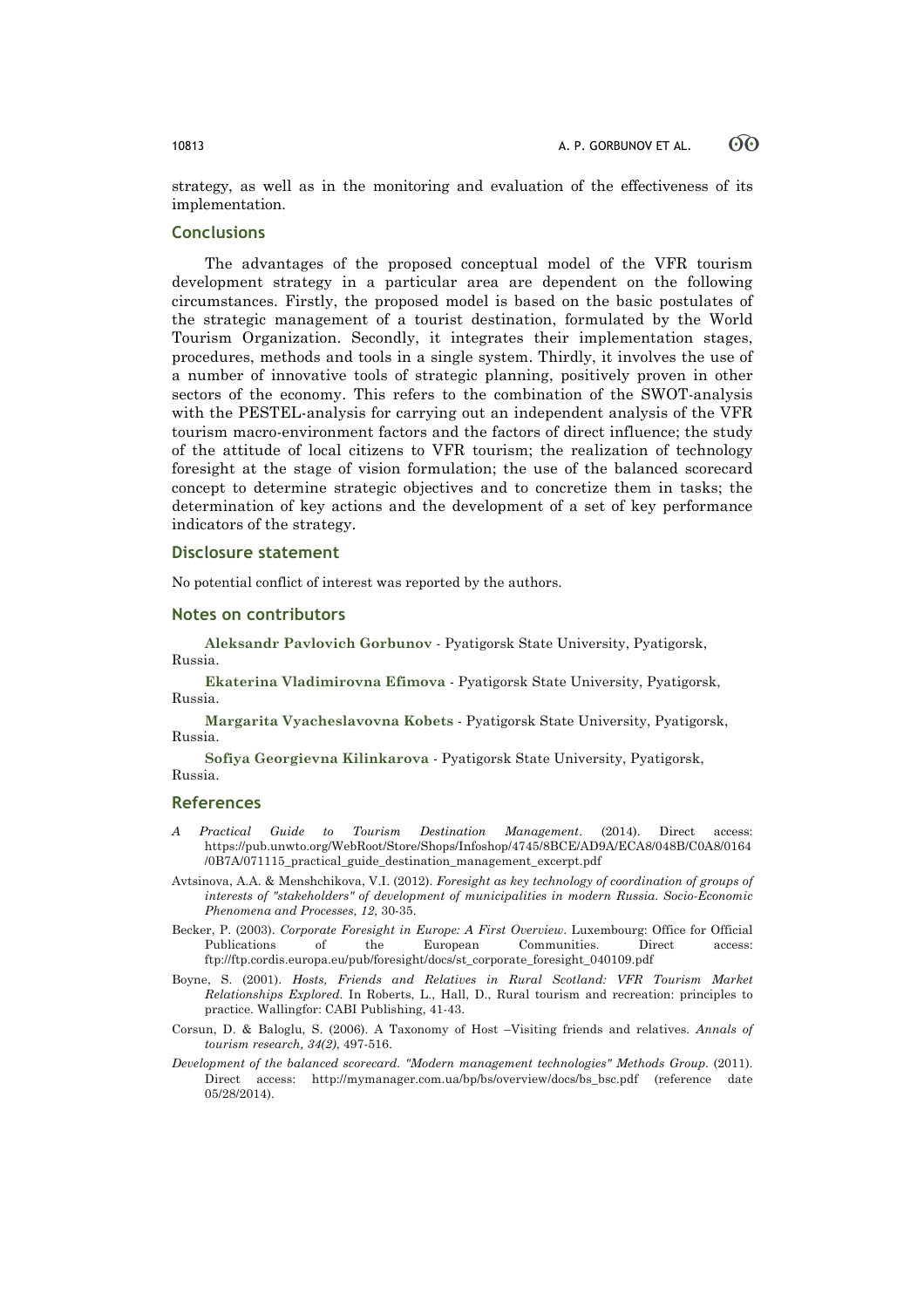- Gukasova, N.R. (2014). *Situational analysis of imperatives of socially oriented development of municipalities.* Direct access: http://www.science-education.ru/107-8398/ (reference date 05/04/2014).
- Gurry, S. (2005). *First time and repeat visitors to the UK, 2001 and 2004. VisitBritain*. Direct access: http://www.visitbritain.org/Images/Repeaters04tcm29-14652.pdf (accessed: 4 January 2015).
- Inbound tourism trends by market. (2016). Direct access: https://www.visitbritain.org/inboundtourism-trends
- International Visitors in Australia. (2015) Direct access: http://www.tra.gov.au/documents/ivs/International\_Visitors\_in\_Australia\_December\_2015\_Res ults\_of\_The\_International\_Visitor\_Survey.html#MainPurpose
- King, B. (1996). *VFR – A Future Research Agenda.* In H. Yaman (Eds.). VFR Tourism: Issues and Implications. *Proceedings from the Conference held at Victoria University Conference*. Australia: Victoria, 85-89.
- Lee, G., Morrison, A., Lheto, X., Webb, J. & Reid, J. (2002). VFR: Is it really Marginal? A financial consideration of French overseas travellers. *Journal of Vacation Marketing 2005, 11(4),* 340- 356.
- Lehto, X., Morrison, A. & O'Leary, J. (2001) Does the visiting friends and relatives typology make a difference? A study of the international VFR market to the US. *Journal of Travel Research, 40(2),* 201-212.
- MacEachern, M. (2007). Characteristics of the Visiting Friends and Relatives Markets in Prince Edward Island: A Longitudinal Approach. *TTRA Annual Conference Proceedings*, 195-201.
- McKercher, B. (1995). An examination of host involvement in VFR travel. *Proceedings from the National Tourism and Hospitality Conference 1995*. Council for Australian University Tourism and Hospitality Education, 246-255.
- Meis, S., Joyal, S. & Trite, A. (1995). The US repeat and VFR visitor to Canada: Come again, Eh! *Journal of tourism studies, 6*(1), 27-37.
- Miguel Jose, F.G. (2014). *Foresight as an innovative tool for designing tourist destination.* Direct access: http://upcommons.upc.edu/revistes/bitstream/2099/12270/1/C\_36\_3.pdf (reference date 07/23/2014).
- Morrison, A.M., Verginis, C., O'Leary, J.T. (2000). Reaching the Unwanted and Unreachable: An Analysis of the Outbound, Long Haul German and British Visiting Friends and Relatives Market. *Journal of Tourism and Hospitality Research, 2*(3), 241-231.
- Moscardo, G., Pearce, P., Morrison, A., Green, D. & O'Leary, J. (2000). Developing a Typology for Understanding Visiting Friends and Relatives Markets. *Journal of Travel Research, 38*, 251- 259.
- Profile of overseas travelers to the United States. (2014) Direct accrss: http://travel.trade.gov/outreachpages/download\_data\_table/2014\_Overseas\_Visitor\_Profile.pdf
- Ryazantsev, S.V. (2001). *Demographic situation in the Stavropol region in the new geopolitical borderland conditions.* Direct access: http://csr.spbu.ru/pub/RFBR\_publications/articles/social%20sciences/2001/demograficheskaya\_ situaciya na stavropol'e 01 hum.pdf (reference date 02/12/2014).
- Seaton A.V. (1994). *Are Relatives Friends? Reassessing the VFR category in segmenting tourism markets*. In A.V. Seaton (Eds.). Tourism: The State of the Art, 316-321.
- Seaton, A.V. & Palmer, C. (1996). *The structure of domestic VFR tourism in the UK and what it tells us about the VFR category*. In H.R. Yaman (Eds.). VFR tourism: Issues and implications. Melbourne, Australia: Victoria University of Technology, 26-50.
- The main migration flows in Stavropol Krai. (2014). Direct access: http://stavstat.gks.ru/wps/wcm/connect/rosstat\_ts/stavstat/ru/statistics/population/ (reference date 02/12/2014)
- The number of trips of foreign citizens to Russia (by trip purpose), (2013). Direct access: http://www.gks.ru/dbscripts/cbsd/dbinet.cgi
- The number of trips of foreign citizens to Russia (by trip purpose), (2014). Direct access: http://www.gks.ru/dbscripts/cbsd/dbinet.cgi
- The number of trips of foreign citizens to Russia (by trip purpose), the CIS member states, (2015). Direct access: http://www.gks.ru/dbscripts/cbsd/dbinet.cgi
- The number of trips of foreign citizens to Russia (by trip purpose), the non-CIS countries, (2015).